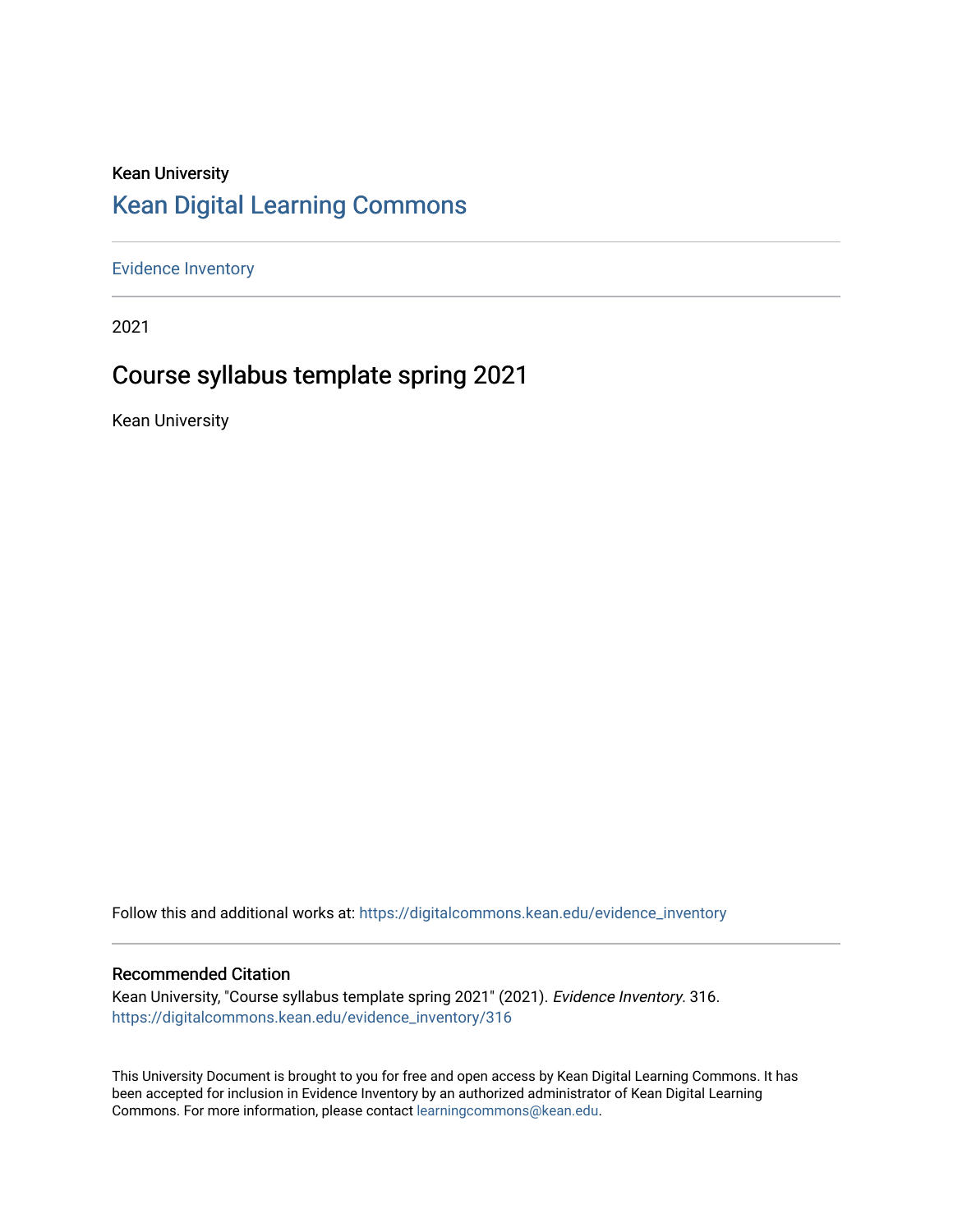## Course syllabus template spring 2021

### Abstract

Course syllabus template spring 2021

## Keywords

Syllabus, template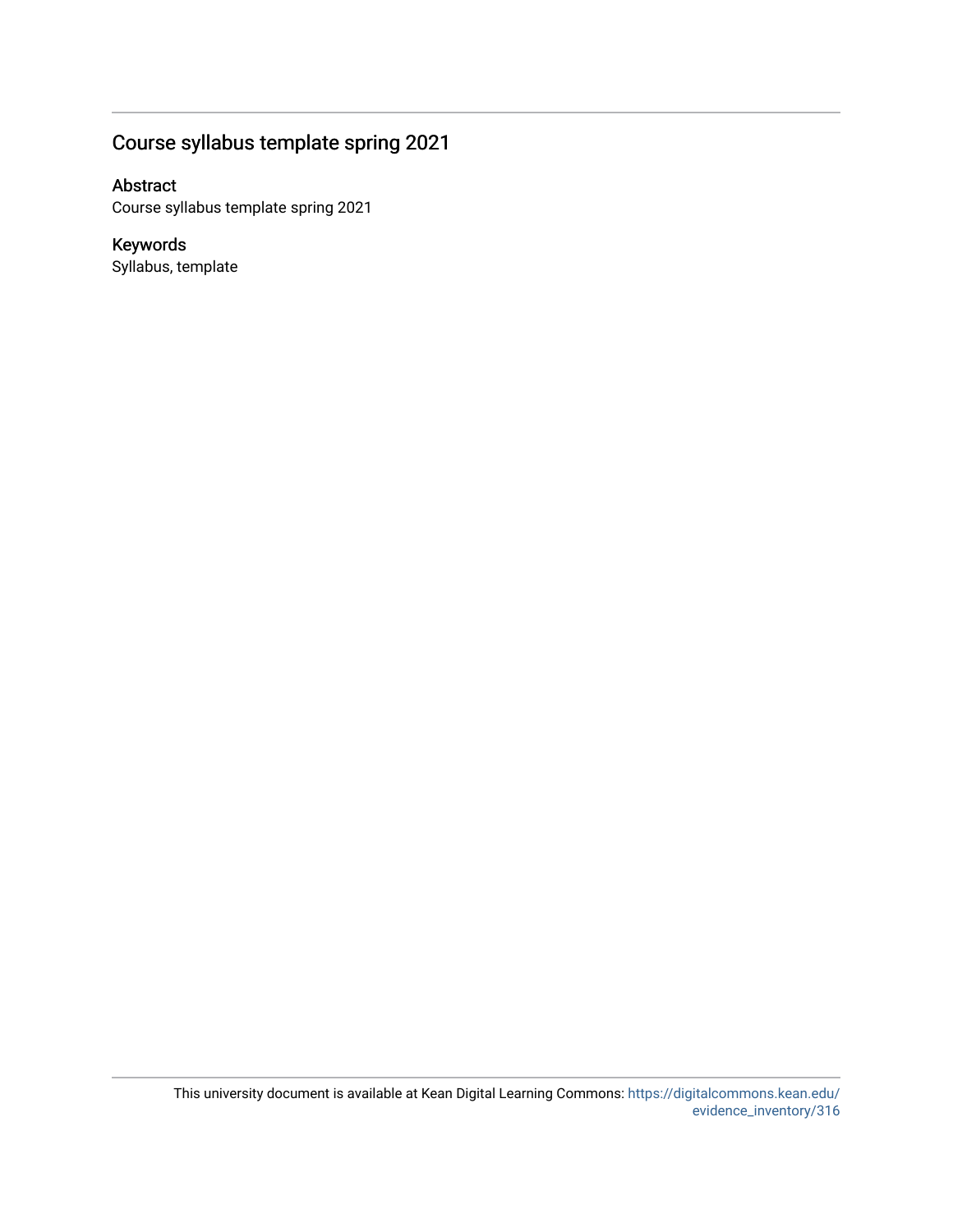

## **Office of Academic Affairs**

# **Course Syllabus Template**

*(specific instructions for faculty are in italics)*

**Course Information**

Course Title:

Course Number and Section:

Semester: **Spring 2021**

Course Meeting Days/Times:

Instructor Name: Office Hours: *(adjuncts should provide program/department office contact information)* Phone: *(adjuncts should provide program/department office phone)* **Kean** Email: @kean.edu

Course Description: *(catalog description here)*

Pre-requisite/program: *(any prerequisites or co-requisites, including test scores here, or indicate how this course fits into a program or degree)* Students without prerequisite(s) must withdraw from the class.

Course Student Learning Outcomes: These are the specific outcomes for the course that are aligned with the Program's Assessment Plan. *Course Objectives can be copied to your syllabus from the course outlines. Please ask your program's Coordinator, Executive Director, or Chair to provide you with the Program Assessment Plan and the course outline of the course you are preparing to teach.*

*For Example:*

*At the completion of the course students will demonstrate the ability to:*

1. *Analyze the dynamics of the classroom and school setting and inform instructional practices and decisions to increase academic achievement of K-12 students.*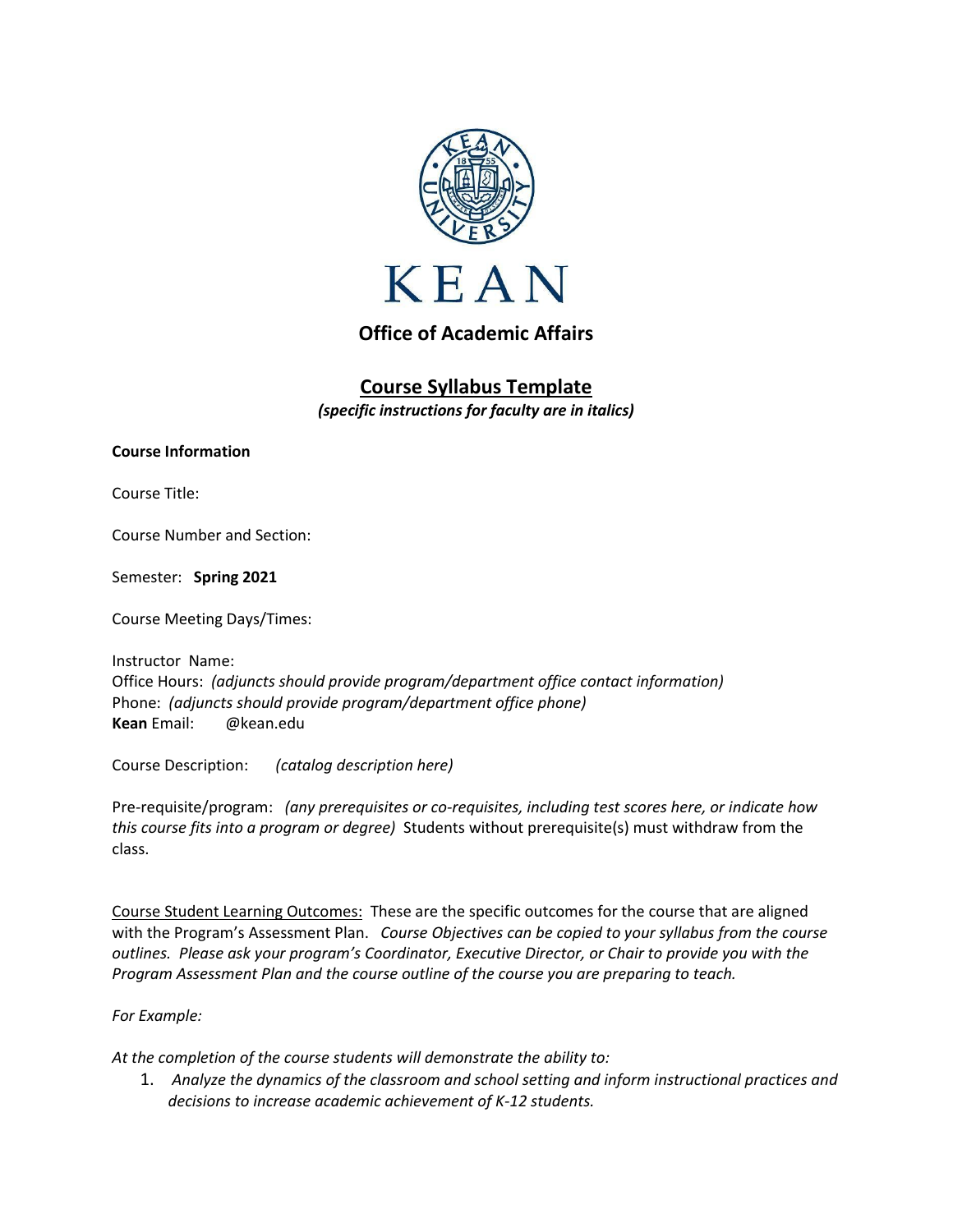#### **Instructional Method**

For more information about this course and for course materials go to [http://blackboard.kean.edu](http://blackboard.kean.edu/)

*Instructors, please note other tools (i.e. Blackboard Collaborate, Connect from McGraw-Hill, MyLabs from Cengage, Zoom for Healthcare, etc.) may be used within the Blackboard course shell.*

#### **Textbook & Materials**

Textbook Title: ISBN: Publisher: Materials *(Distinguish between required readings and recommended/supporting materials.)*

#### **Open Educational Resources**

For more information, please see the Nancy Thompson Library Learning Commons: <http://libguides.kean.edu/OER>

#### **Topics and Assignments (Major Topics/themes and readings and assignments that are due each week.)**

| <b>Unit Number and Title</b>                  | <b>Readings/Resources</b>                        | <b>Learning Activities/Point Values</b>                                                                                                 |
|-----------------------------------------------|--------------------------------------------------|-----------------------------------------------------------------------------------------------------------------------------------------|
| Examples:<br>Unit 1/Introduction<br>$\bullet$ | Examples:<br>Chapters 1 and 2<br><b>OER Link</b> | Examples:<br><b>Assignment X Points</b><br>Quiz X Points<br><b>Discussion X Points</b><br>Exam X Points<br>Other: X Points<br>$\bullet$ |
| Unit 1                                        |                                                  |                                                                                                                                         |
|                                               |                                                  | 1000 Total Points Recommended                                                                                                           |

#### **Important Dates**

For important dates, please consult the Academic Calendar via the following link: <https://www.kean.edu/offices/registrars-office/academic-calendar>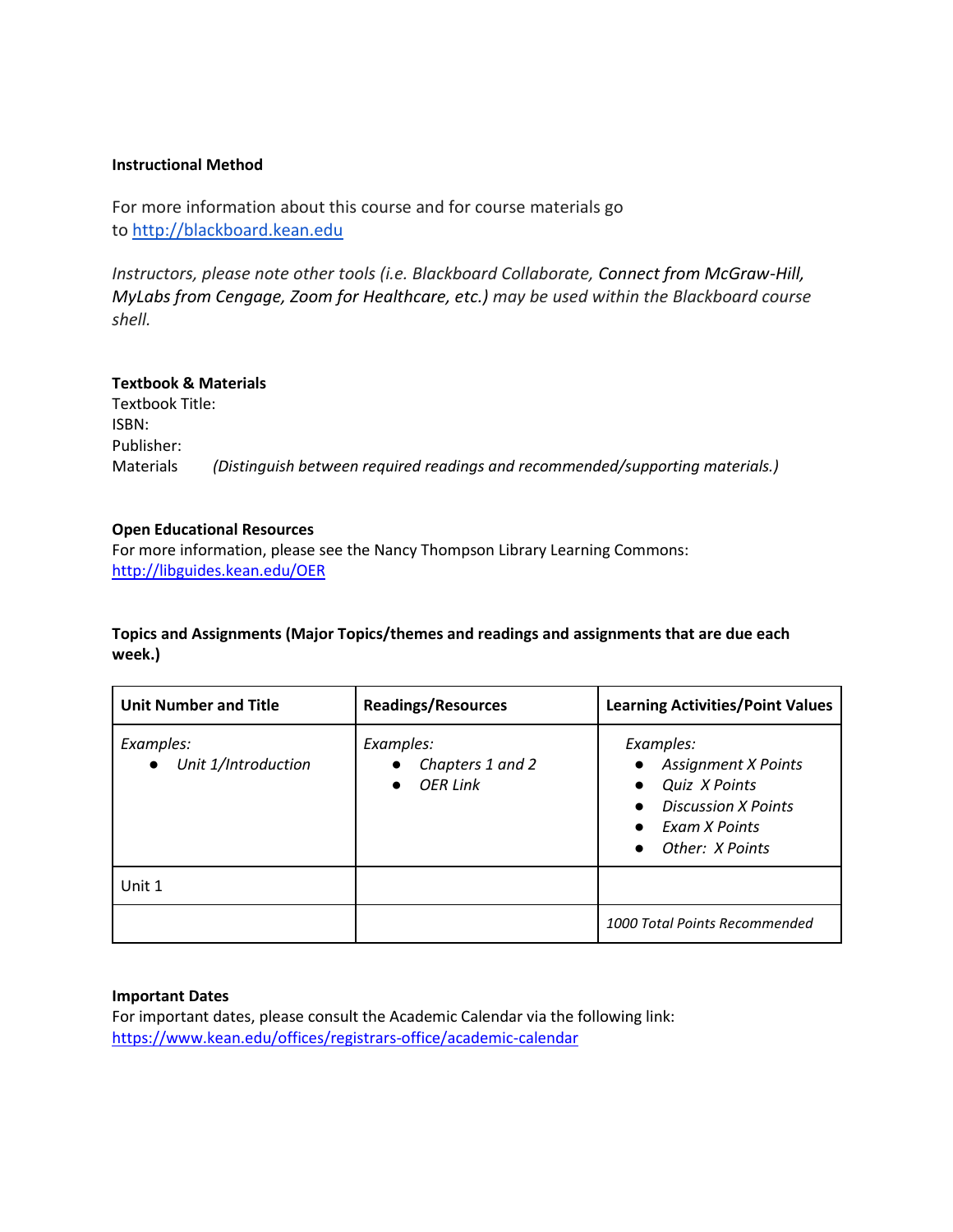#### **Technical Requirements**

- 1. In order for your Blackboard course to function correctly, you will need to disable pop-ups on your Internet browser.
- 2. Make sure you have Microsoft Office installed on your computer. You may be eligible for a free MS Office Software Student Edition. You are required to create an account and provide a valid Kean University ID to obtain access to the software applications. To start the application process, go to the [Office 365 Education website.](https://www.microsoft.com/en-us/education/products/office)
- 3. Download the latest versions of the following:
	- Adobe Acrobat Reader
	- Adobe Flash Player
	- Java JRE

#### **Assessment:**

*Describe the assessments that will be used to evaluate student learning with respect to the course objectives and how these assessments are weighted in determining the final grade. These may include quizzes, tests, exams, papers, projects, participation, performances/products, in-class exercise such as group work, discussion, simulations or labs. Inclusion of an explicit Grading Scale is optimal.*

**For GE courses,** General Education Student Learning Outcomes (SLOs) need to be assessed.Please refer to your course outline and/or the School of General Studies to see which SLO(s) pertain to your course. The GE SLOs are:

- 1. **Transdisciplinarity**: The ability to integrate knowledge and methods from different fields to address historical or contemporary questions.
- 2. **Critical Thinking:** The ability to utilize reflective analysis to draw informed conclusions.
- 3. **Quantitative Literacy**: The ability to utilize numerical data accurately and effectively to address real world problems.
- 4. **Communication Literacies**: The ability to speak and write effectively to convey and make an evidencebased argument.
- 5. **Information and Technology Literacy**: The ability to utilize information and communications technology critically and effectively in a rapidly changing world.
- 6. **Active Citizenship**: A commitment to lifelong civic engagement at a local, national and/or global level.
- 7. **Ethical Judgment and Integrity**: The ability to draw reasonable conclusions from ethical questions to guide personal conduct.
- 8. **Diversity**: A commitment to promote inclusivity in a diverse world.

For further information on General Education Student Learning Outcomes, see

[https://www.kean.edu/academics/college-liberal-arts/school-general-studies/general](https://www.kean.edu/academics/college-liberal-arts/school-general-studies/general-education-program-assessment)[education-program-assessment](https://www.kean.edu/academics/college-liberal-arts/school-general-studies/general-education-program-assessment)

**Academic Early Alert** information will be provided to students by the instructor via KeanWise. Please see the 2020-2021 Undergraduate or Graduate Catalog for more information.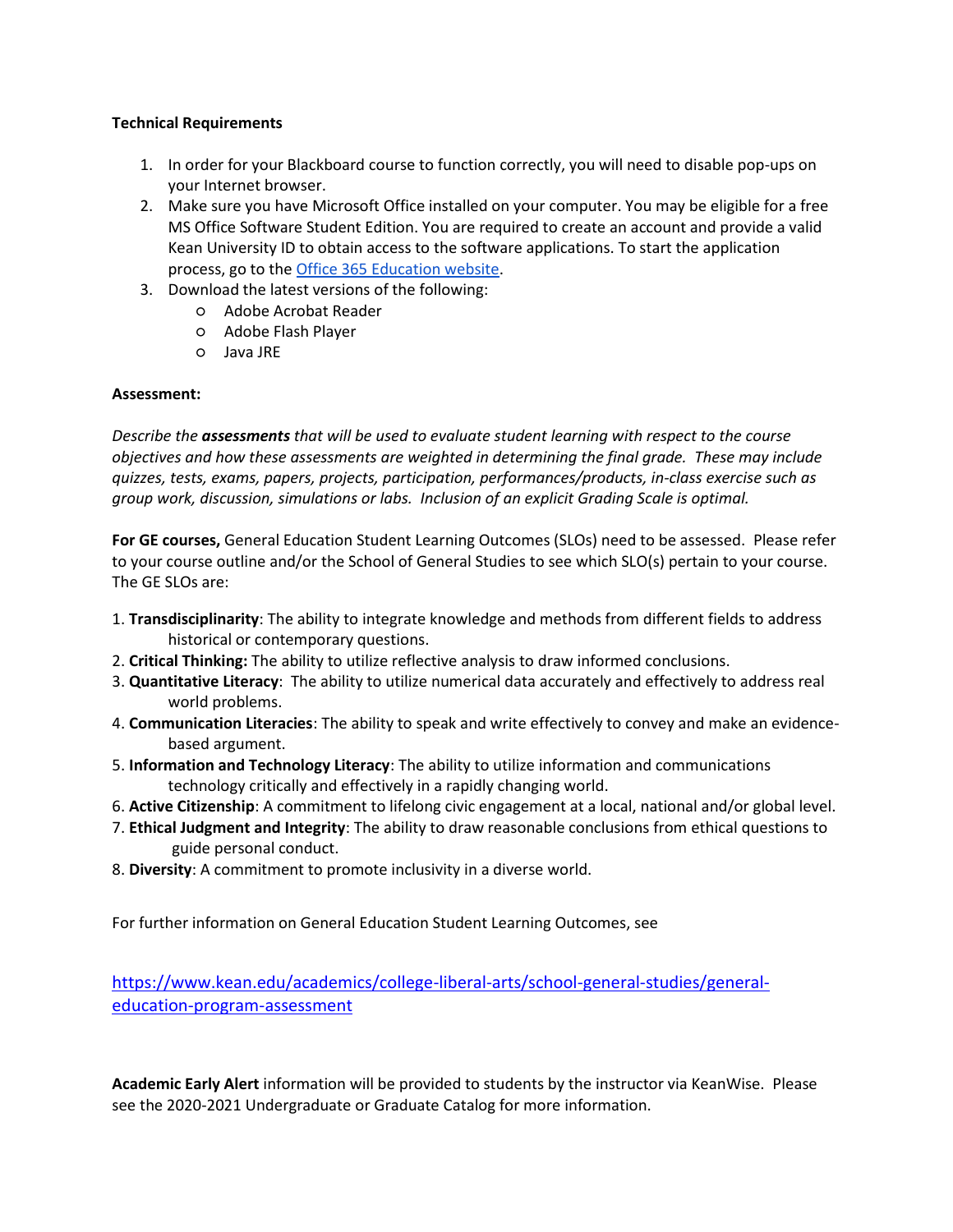#### **Policies**

*Provide Course Policies, if necessary, such as participation, etc. in addition to the following:*

#### Class Recordings (Live Sessions/Collaborate)

In this class software may be used to record live class discussions. As a student in this class, your participation in live class discussions will be recorded. These recordings will be made available only to students enrolled in the class, to assist those who cannot attend the live session or to serve as a resource for those who would like to review content that was presented. All recordings will become unavailable to students in the class when the course is closed.

Students are not permitted to record (or download) the course experience. If a recording of the course is required for accommodation purposes students must make those arrangements with the Office of Accessibility Services. Students found to have recorded (or downloaded) course experiences without authorization are subject to review by the Office of Student Conduct and Community Standards.

#### Privacy Statement

Assuring privacy among faculty and students engaged in online instructional activities helps promote open and robust conversations and mitigates concerns that comments made within the context of the class will be shared beyond the classroom. As such, recordings of instructional activities occurring in online classes may be used solely for internal class purposes by the faculty member and students registered for the course, and only during the period in which the course is offered.

*Provide the following University Policies and Links: (This material can be copied and pasted into your syllabus)*

#### **Important University Policies and Information**

All students and faculty should familiarize themselves with the **Cougar Restart Guide** which includes important virtual resources for students by Kean University via the following link: <https://www.kean.edu/coronavirus-information/resources-current-prospective-students>

Students are responsible to review and understand the *University Academic Integrity Policy* available via the following link: <https://www.kean.edu/academic-integrity>

*Instructors must indicate on the syllabus and/or individual assignment if the use of Kean University academic support services [\(Tutoring and/or Writing Center\)](https://libguides.kean.edu/NTLC) is permitted for take home assignments/exams.*

Students should review the *Student Code of Conduct*, as it discusses expectations of appropriate conduct in the classroom:

<https://www.kean.edu/offices/community-standards-and-student-conduct/student-code-conduct>

Students are strongly encouraged to register for the University's emergency notification system